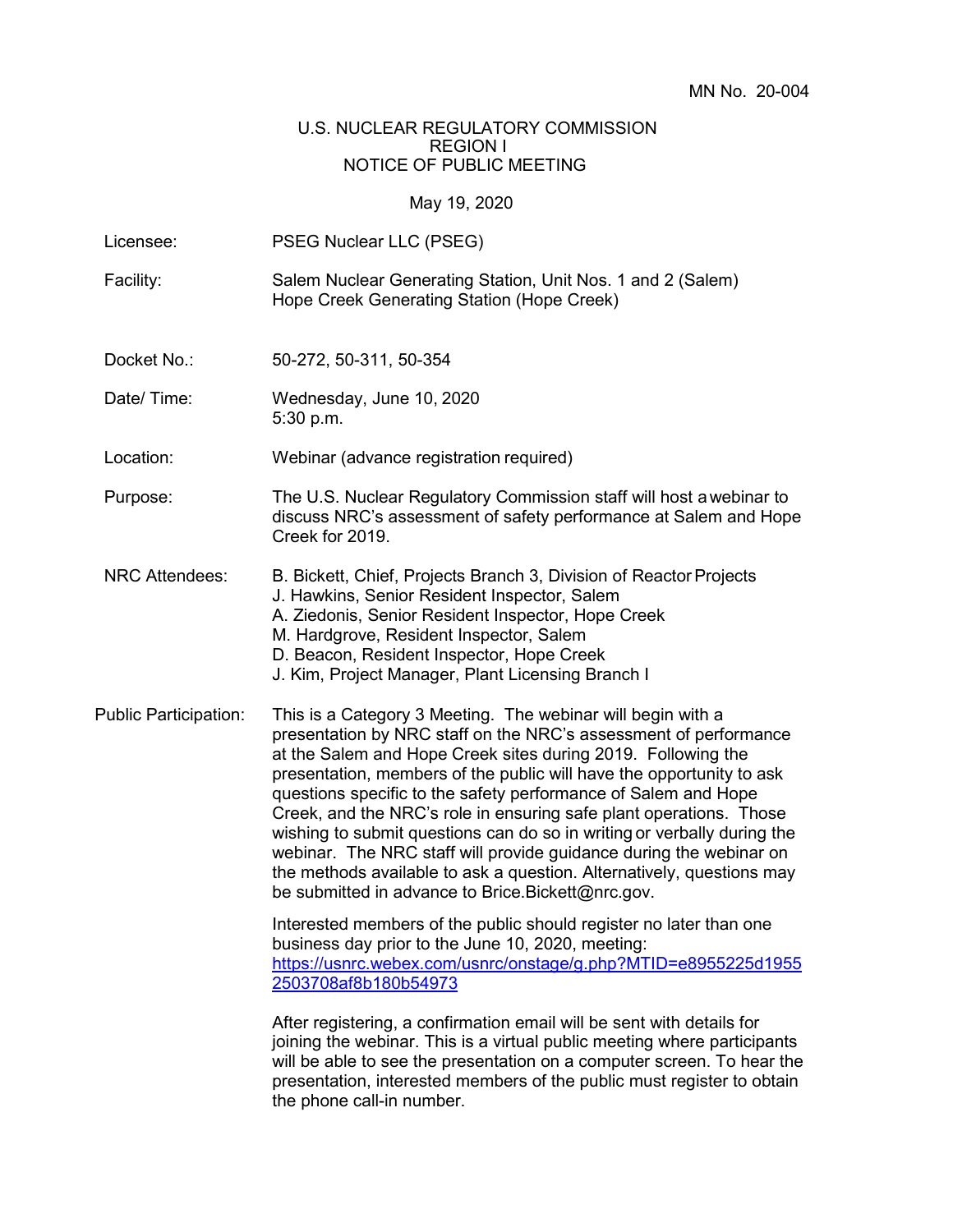System Requirements for Attendees for the webinar: [https://help.webex.com/en-us/nki3xrq/Webex-Meetings-Suite-](https://help.webex.com/en-us/nki3xrq/Webex-Meetings-Suite-System-Requirements)[System-](https://help.webex.com/en-us/nki3xrq/Webex-Meetings-Suite-System-Requirements) [Requirements](https://help.webex.com/en-us/nki3xrq/Webex-Meetings-Suite-System-Requirements)

If you have any questions or should need assistance concerning registration for the meeting, please call or email the meeting contact.

Meeting Contact: B. Bickett, Chief, Division of Reactor Projects, Branch 3 (610) 337-5312 E-mail: Brice.Bickett@nrc.gov

The NRC's 2019 annual assessment letter for Salem can be found in the NRC's Agencywide Documents Access and Management System (ADAMS) at Accession Number ML20056E905. The NRC's 2019 annual assessment letter for Hope Creek is available in ADAMS at ML20056E572. ADAMS can be accessed from the NRC website (www.nrc.gov).

Additional information on the NRC's annual assessment process and the safety performance of Salem and Hope Creek can be found on the NRC's website at: [https://www.nrc.gov/reactors/operating/oversight.html.](https://www.nrc.gov/reactors/operating/oversight.html)

The NRC's Policy Statement, "Enhancing Public Participation in NRC Meetings," effective May 28, 2002, applies to this meeting. The policy statement may be found on the NRC website,<http://www.nrc.gov/reading-rm/doc-collections/commission/policy/67fr36920.html>.

The NRC provides reasonable accommodation to individuals with disabilities where appropriate. If you need a reasonable accommodation to participate in this webinar or need the meeting notice or other information from the meeting in another format (e.g., Braille, large print), please notify the NRC's meeting contact. Determinations on requests for reasonable accommodation will be made on a case-by-case basis. Persons requiring assistance to attend the webinar shall make their requests known to the NRC meeting contact no later than two business days prior to the June 10, 2020, meeting.

Meetings are sometimes canceled or rescheduled as a result of unforeseen circumstances. Please confirm the meeting schedule on the NRC website [\(www.NRC.gov\)](http://www.nrc.gov/) under public meetings.

Approved by:

5/19/2020

 $X$  /RA/

Signed by: NRC-PIV

Brice A. Bickett, Chief Projects Branch 3 Division of Reactor Projects

cc: Distribution via ListServ